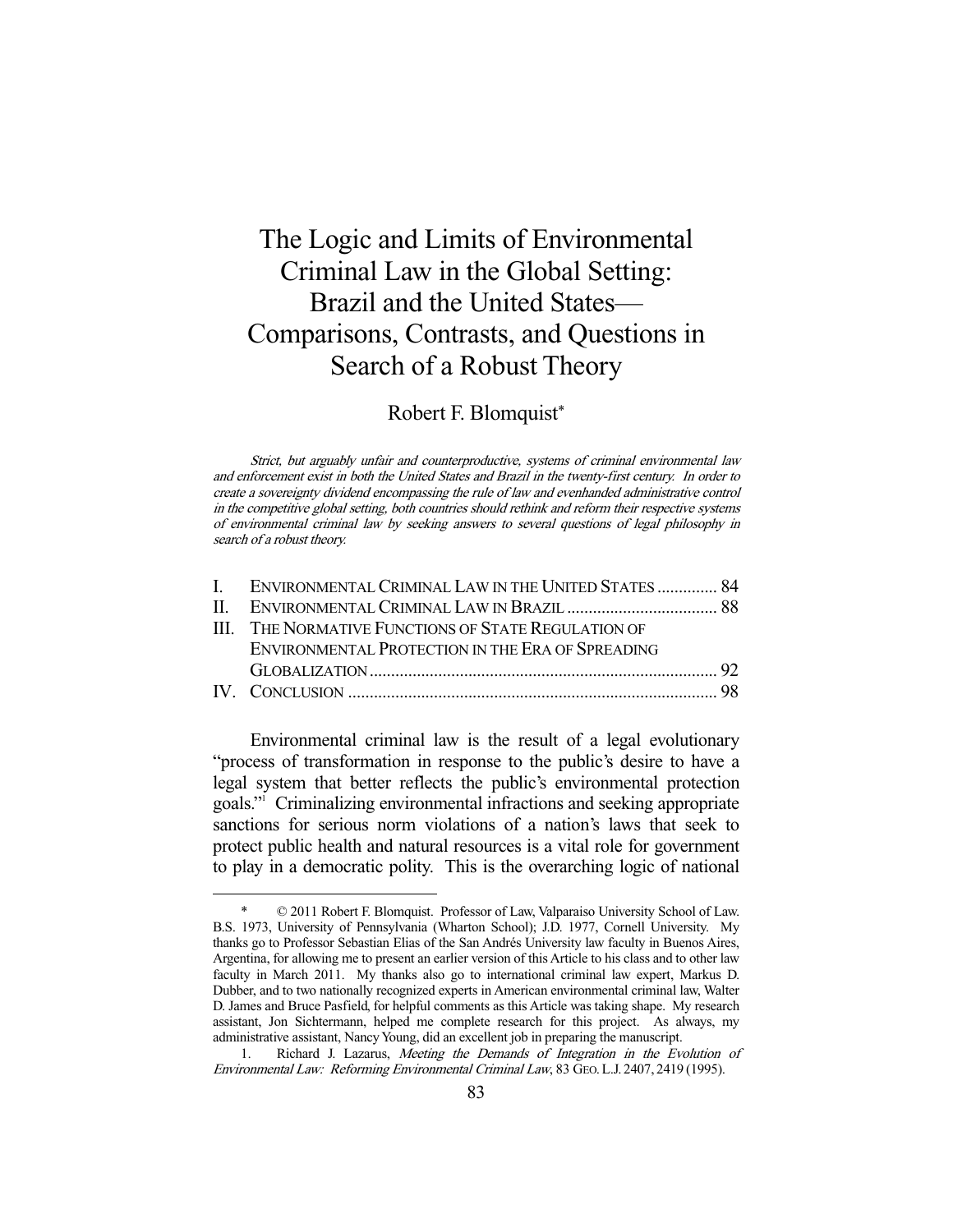environmental criminal law. Yet there is a concomitant overarching limit as well: proper integration of two distinct bodies of law—environmental rules and criminal sanctions—into a balanced mosaic of clear enactment, evenhanded enforcement, and fair construction. In this regard, the legislature, the executive branch, and the judiciary should, "in their respective spheres of responsibility, consider the nature, aims, and limits of criminal law and how they relate to the underlying substantive offenses defined in the environmental statutes."2

 This Article is divided into three parts. Part I describes the difficulty of accommodating both criminal and environmental law in the environmental crimes programs of the United States over the last two decades and the costs of American nonintegration, which consist of inconsistent, inequitable, and politicized law enforcement. Part II then considers Brazil's experience since the passage of the Environmental Crimes Law (Lei de Crimes Ambientais) of 1998 with the active prosecutorial involvement of the Brazilian Ministério Público. Part III, finally, connects the experience of the United States and Brazil in criminally prosecuting environmental crimes. A number of questions of comparison and contrast are raised about fairness, efficacy, and efficiency with some sketchy, tentative answers.

## I. ENVIRONMENTAL CRIMINAL LAW IN THE UNITED STATES

 American criminal law, writ large, has received some recent theoretical criticism, which is relevant to the shape and functioning of environmental criminal law in the United States. Legal scholar and philosopher, Douglas Husak, in his 2008 book, Overcriminalization: The Limits of the Criminal Law, $3$  articulates what he calls a theory of "criminal law *minimalism*" to remedy "an injustice of monstrous proportions," wherein the quality of the criminal justice system in the United States has tarnished the "value of [the American] political community."5 Professor Husak claims that "the injustices associated with overcriminalization affect us all, rich and poor [Americans] alike."6 As he explains: "The two most distinctive characteristics of both federal and state systems of criminal justice in the United States during the past

 <sup>2.</sup> Id. at 2412.

 <sup>3.</sup> DOUGLAS HUSAK, OVERCRIMINALIZATION: THE LIMITS OF THE CRIMINAL LAW (2008).

 <sup>4.</sup> Id. at vi.

 <sup>5.</sup> Id. at vii.

<sup>6.</sup>  $Id$  at viii.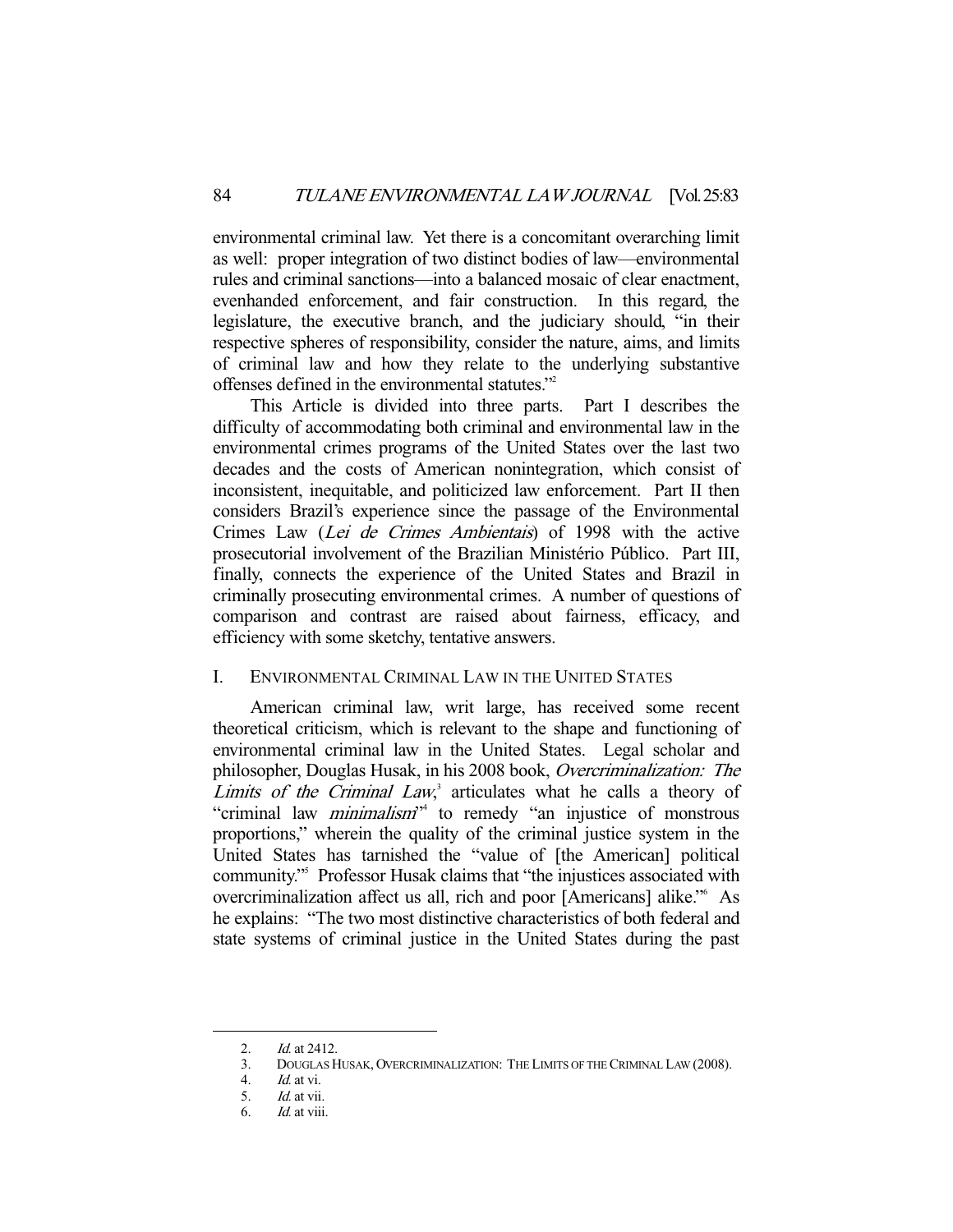-

several years are the dramatic expansion in the substantive criminal law and the extraordinary rise in the use of punishment."<sup>7</sup>

 Turning to the specific subject of environmental criminal law in America, the earliest modern federal felony statutes were not enacted until 1980, with additional environmental criminal legislation promulgated by the United States Congress during the 1990s.<sup>8</sup> Before 1980, federal criminal provisions for environmental infractions carried only misdemeanor penalties, "which had little deterrent value and provided little incentive for prosecutors to invest scarce resources in criminal enforcement."9 Serious implementation issues bedeviled the

8. See KATHLEEN F. BRICKEY, ENVIRONMENTAL CRIME: LAW, POLICY, PROSECUTION 4 (2008).

<sup>7.</sup> Id. at 3. Other legal theorists have cautioned against overcriminalization. See, e.g., HENRY M. HART, JR. & ALBERT M. SACKS, THE LEGAL PROCESS: BASIC PROBLEMS IN THE MAKING AND APPLICATION OF LAW 35-37 (William N. Eskridge, Jr. & Philip P. Frickey eds., 1994) (warning against knee-jerk criminalization as a social policy tool and pointing out more sophisticated and appropriate mechanisms of social ordering like licensing, civil fines, and statutory contract rights); Robert F. Blomquist, *The Good American Legislator: Some Legal* Process Perspectives and Possibilities, 38 AKRON L. REV. 895, 899-900 (2005) (citing HART & SACKS, supra, passim) (discussing potential impacts of new legislation on different actors).

In recent years, there has been an explosion of commentary by individuals at various public policy think tanks on the dangers of overcriminalizing American law. See, e.g., Over-Criminalization of Conduct/Over-Federalization of Criminal Law: Hearing Before the Subcomm. on Crime, Terrorism, & Homeland Sec. of the H. Comm. on the Judiciary, 111th Cong. 20, 32 (2009) (statement of Timothy Lynch, Cato Inst.) (proposing reform of federal criminal law by discarding the maxim that "ignorance of the law is no excuse," restoring the rule of lenity by a statutory command, and "[a]bolish[ing] the doctrine of strict criminal liability"); Exploring the National Criminal Justice Commission Act of 2009: Hearing Before the Subcomm. on Crime & Drugs of the S. Comm. on the Judiciary, 111th Cong. (2009) (statement of Brian W. Walsh, Heritage Found.) (lamenting "[t]he rapid expansion of federal criminal law, beyond almost all prudential and constitutional limits" and pointing out the hodgepodge "of over 4,450 federal criminal offenses" scattered throughout the United States Code and Code of Federal Regulations in a June 11, 2009 congressional testimony); see also Erik Luna, The Overcriminalization Phenomenon, 54 AM. U. L. REV. 703, 708-09 (2004) (describing a "jurisprudential transformation" in American criminal law at the federal and state levels in recent years that "has been exacerbated by the rise of the modern administrative state" with "criminal penalties in areas ranging from environmental protection and securities regulation to product and workplace safety"); Brian W. Walsh & Tiffany M. Joslyn, Without Intent: How Congress Is Eroding the Criminal Intent Requirement in Federal Law, HERITAGE FOUND. (Apr. 2010), http://www. nacdl.org/public.nsf/WhiteCollar/WithoutIntent/\$FILE/WithoutIntentReport.pdf (describing how Congress's criminal lawmaking is badly broken: poor drafting of criminal statutes, inadequate mens rea standards, and overbroad delegations to unaccountable regulators).

<sup>9.</sup> *Id. But see* Refuse Act, 33 U.S.C. § 407 (2006). "Although the Act was one of the first to provide criminal penalties for activities that produced pollution, its criminal enforcement scheme was weak and prosecutions were few and far between." BRICKEY, supra note 8, at 336 (footnote omitted) (citing Dollar S.S. Co. v. United States, 101 F.2d 638 (9th Cir. 1939); United States v. Alaska S. Packing Co. (In re La Merced), 84 F.2d 444 (9th Cir. 1936)). Examples of early federal environmental criminal prosecutions under this statute include *Dollar S.S.*, 101 F.2d 638 (discharging garbage from a ship into Honolulu harbor), and In re La Merced, 84 F.2d 444 (discharging oil from a ship into a Seattle, Washington lake). Compare early selective state environmental criminal prosecutions under public nuisance charges: People v. Corp. of Albany,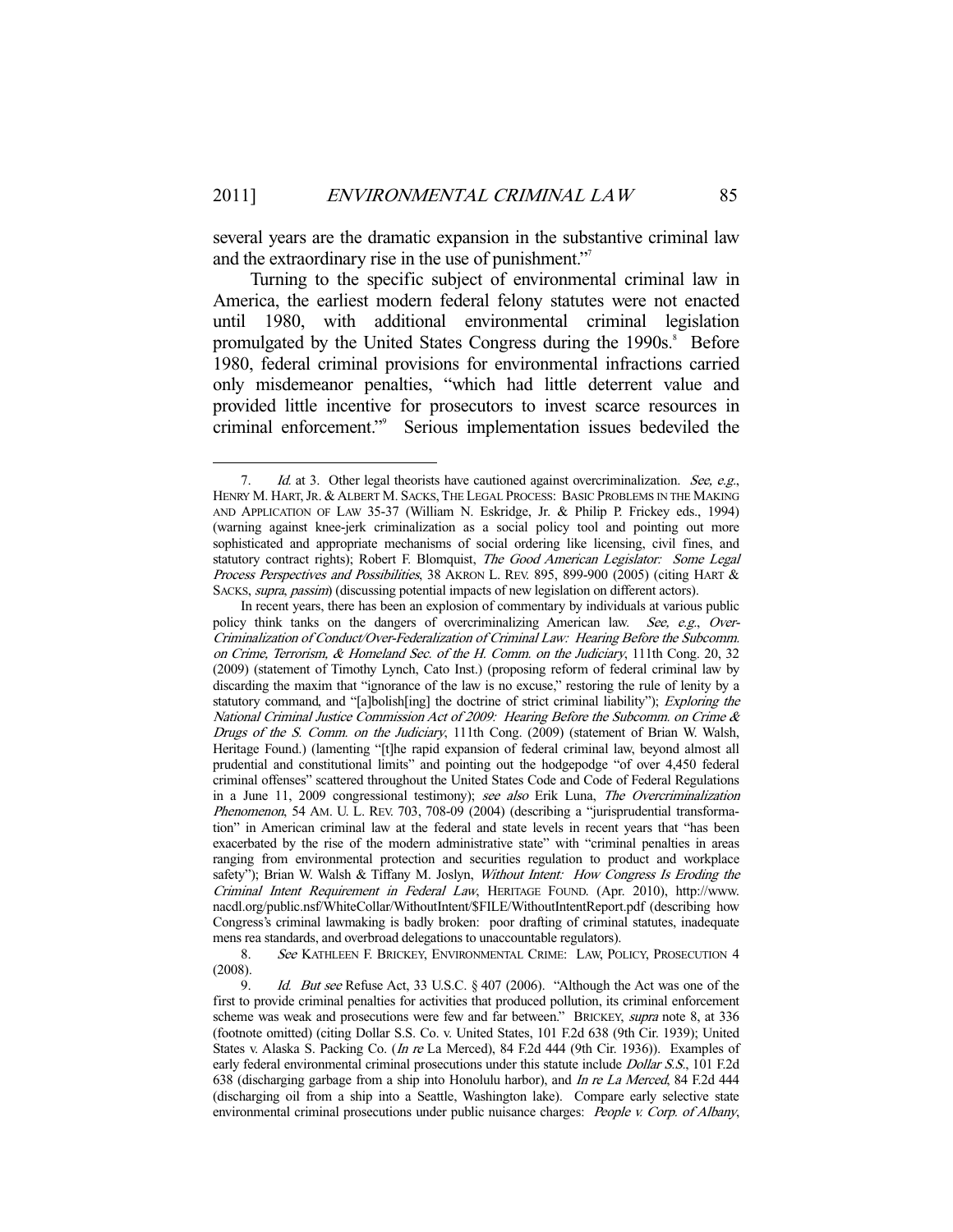federal enforcement of environmental crimes during the 1980s and 1990s, including a reluctance of prosecutors to prosecute environmental crimes, mistrust between different parts of the federal legal bureaucracy, and chronic case mismanagement.<sup>10</sup> Moreover, beyond enforcement, some scholars contend that the very nature of the environmental crimes statutes passed by Congress are flawed because they fail to balance and fit three key characteristics of environmental law with the theory of criminal law: the "aspirational quality of environmental law," the way that environmental law has evolved over time, and the daunting complexity of environmental law.<sup>11</sup> Yet, cutting the other way, given the practices of a few unscrupulous American businesses to gain a competitive edge by engaging in the illegal dumping of wastes, or violation of other environmental laws, there is "the need for strong deterrent measures to override powerful economic incentives to cut corners."<sup>12</sup>

 The United States' federal environmental criminal laws, unfortunately, impose potential liability for conduct without insisting on strict mens rea requirements of knowledge of wrongfulness, which is common in other criminal statutes.<sup>13</sup> Moreover, as pointed out in a 1991 law review article, the expansion of "public welfare offenses," for environmental and other business regulatory matters, has created the burgeoning risk of legitimate business actors "becom[ing] unavoidably

<sup>11</sup> Wend. 539 (N.Y. Sup. Ct. 1834) (prosecuting city for contributing to the Hudson River pollution by dead animal carcasses, mud, and rubbish); Seacord v. People, 13 N.E. 194, 201 (Ill. 1887) (charging a hog-rendering business for emission of "noxious odors and gases" leading to surrounding community air pollution). I rely on BRICKEY, *supra* note 8, at 336, where these case examples are discussed. See DOUGLAS BRINKLEY, THE WILDERNESS WARRIOR: THEODORE ROOSEVELT AND THE CRUSADE FOR AMERICA 242 (2009) (describing the law-and-order attitude of Roosevelt in 1891 when he coauthored an essay that attacked corporate greed and urged strict criminal penalties for "all poachers and despoilers" of national forest reserves).

<sup>10.</sup> Richard J. Lazarus, Assimilating Environmental Protection into Legal Rules and the Problem with Environmental Crime, 27 LOY. L.A. L. REV. 867, 875 (1994) (citing JONATHAN TURLEY, GEORGE WASHINGTON UNIV. NAT'L LAW CTR., PRELIMINARY REPORT ON CRIMINAL ENVIRONMENTAL PROTECTION BY THE U.S. DEPARTMENT OF JUSTICE 5-6 (Oct. 19, 1992)).

<sup>11.</sup> See, e.g., Lazarus, supra note 1, at 2423-24; Richard J. Lazarus, The Reality of Environmental Law in the Prosecution of Environmental Crimes: A Reply to the Department of Justice, 83 GEO. L.J. 2539, 2543-44 (1995); Christopher H. Schroeder, Cool Analysis Versus Moral Outrage in the Development of Federal Environmental Criminal Law, 35 WM. & MARY L. REV. 251, 252-53 (1993); cf. Kathleen F. Brickey, Environmental Crime at the Crossroads: The Intersection of Environmental and Criminal Law Theory, 71 TUL. L. REV. 487, 498-504 (1996) (pointing out that the complexity of environmental law contributes to uncertainty about what is compliant behavior and raises the question of the appropriateness of environmental criminal liability).

<sup>12.</sup> BRICKEY, *supra* note 8, at 19.

 <sup>13.</sup> Lazarus, supra note 10, at 881-83 ("Congress made virtually all 'knowing' and some 'negligent' violations of environmental pollution control standards, limitations, permits, and licenses subject to criminal as well as to civil sanctions.").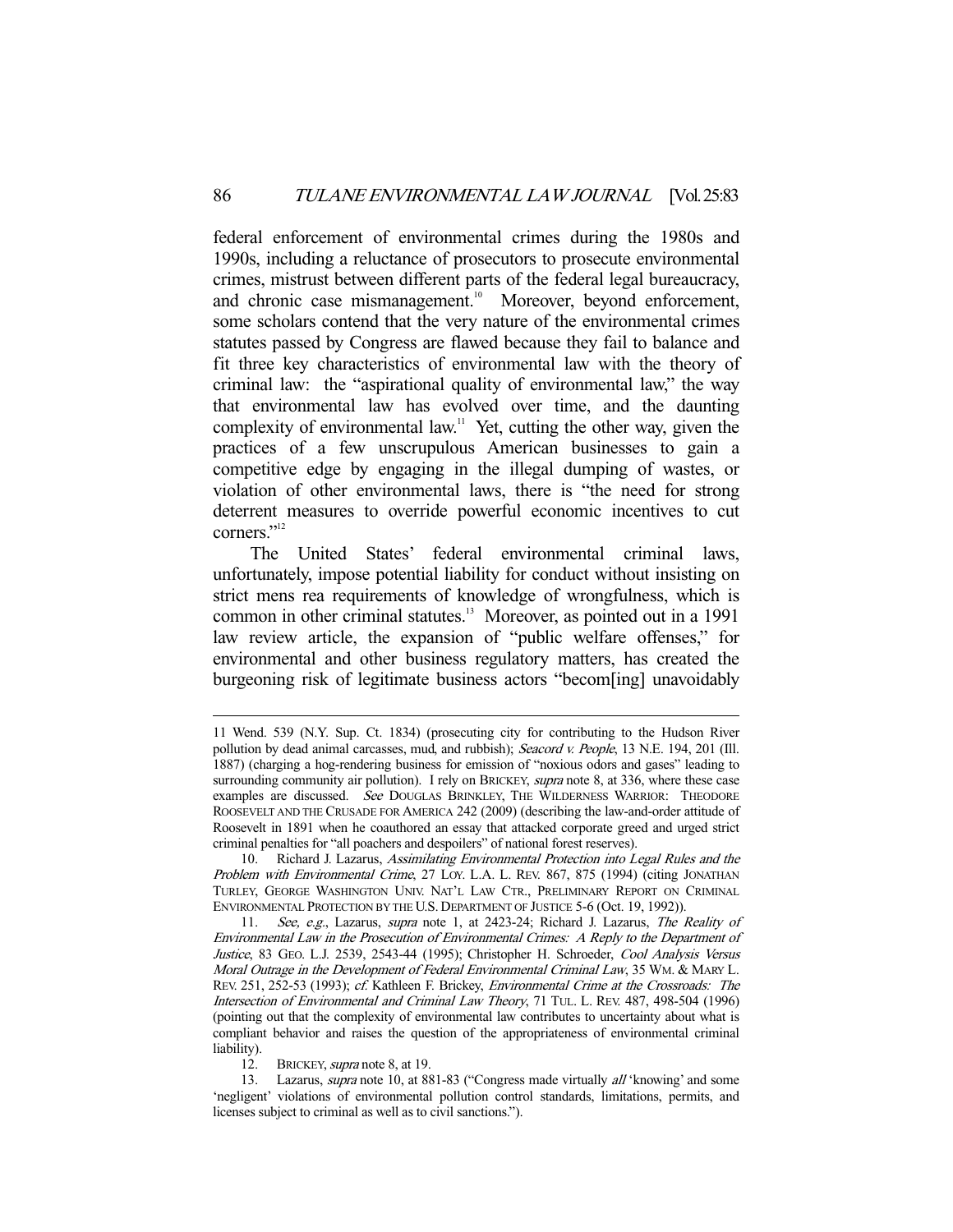'entangled' with the criminal law."<sup>14</sup> As observed by Professor John C. Coffee:

 If the disposal of toxic wastes, securities fraud, the filling-in of wetlands, the failure to conduct aircraft maintenance, and the causing of workplace injuries become crimes that can be regularly indicted on the basis of negligence or less, society as a whole may be made safer, but a substantial population of the American workforce . . . becomes potentially entangled with the criminal law. Today, most individuals can plan their affairs so as to avoid any realistic risk of coming within a zone where criminal sanctions might apply to their conduct. Few individuals have reason to fear prosecution for murder, robbery, rape, extortion or any of the other traditional common law crimes. Even the more contemporary, white collar crimes—price fixing, bribery, insider trading, etc.—can be easily avoided by those who wish to minimize their risk of criminal liability. At most, these statutes pose problems for individuals who wish to approach the line but who find that no bright line exists. In contrast, modern industrial society inevitably creates toxic wastes that must be disposed of by someone. Similarly, workplace injuries are, to a degree, inevitable. As a result, some individuals must engage in legitimate professional activities that are regulated by criminal sanctions; to this extent, they become unavoidably "entangled" with the criminal law. That is, they cannot plan their affairs so as to be free from the risk that a retrospective evaluation of their conduct, often under the uncertain standard of negligence, will find that they fell short of the legally mandated standard. Ultimately, if the new trend toward greater use of public welfare offenses continues, it will mean a more pervasive use of the criminal sanction, a use that intrudes further into the mainstream of American life and into the everyday life of its citizens than has ever been attempted before.<sup>15</sup>

 Furthermore, the responsible corporate officer doctrine, first comprehensively enunciated by the United States Supreme Court in United States v. Dotterweich,<sup>16</sup> has exacerbated and further problematized the enforcement of federal environmental criminal law against highranking business executives, even when they delegate environmental responsibilities to other inferior officers and are typically minimally involved in environmental compliance issues for their business organizations.<sup>17</sup>

 Finally, a searing critique has emerged in recent years in the United States, in light of the overbreadth and vagueness of federal environmental criminal statutes, low culpability standards, and enormous prosecutorial

<sup>14.</sup> John C. Coffee, Jr., Does "Unlawful" Mean "Criminal"?: Reflections on the Disappearing Tort/Crime Distinction in American Law, 71 B.U. L.REV. 193, 219-20 (1991).

 <sup>15.</sup> Id.

 <sup>16. 320</sup> U.S. 277 (1943).

<sup>17.</sup> BRICKEY, *supra* note 8, at 68, 78.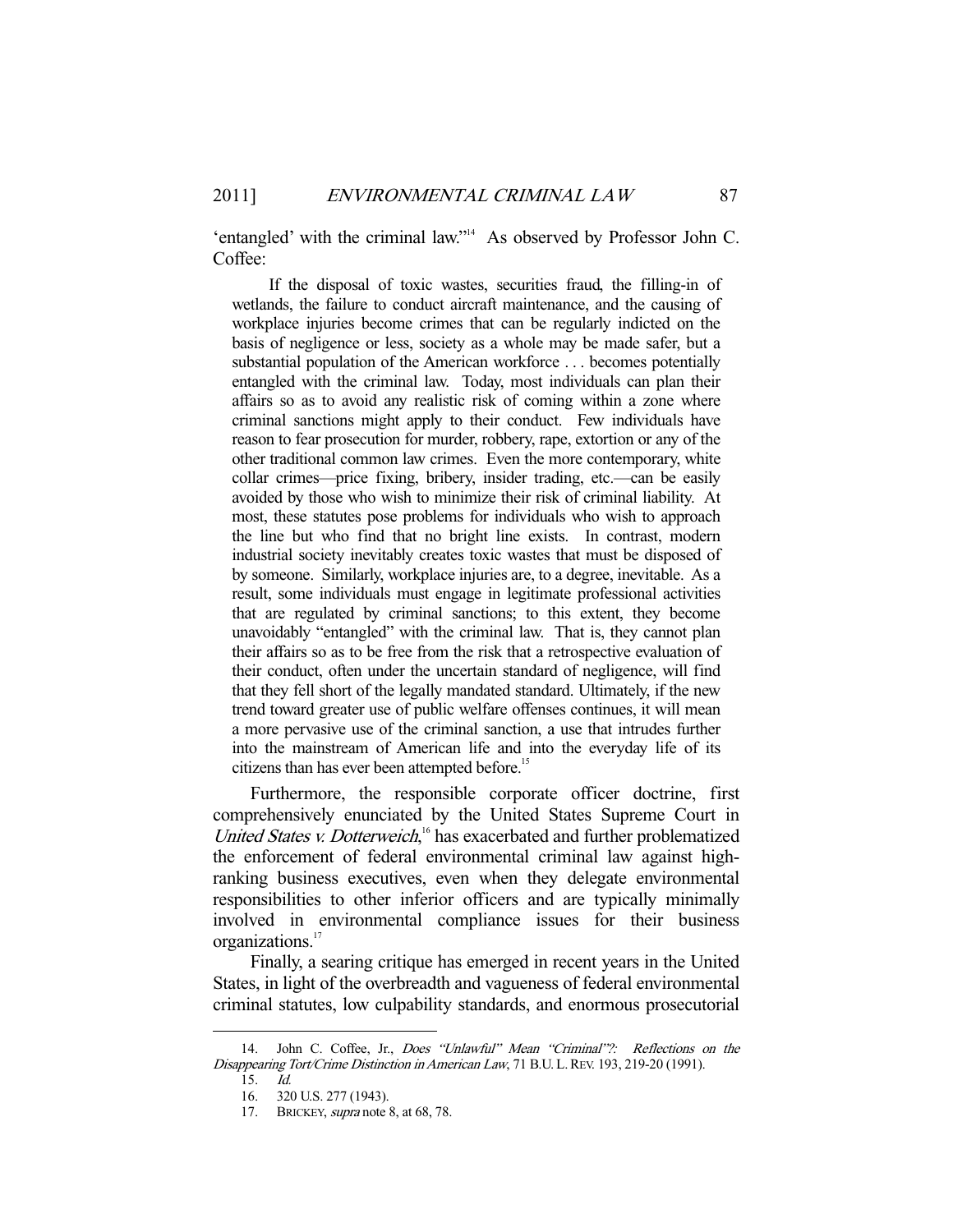discretion, that the modern state of federal prosecution of individuals and businesses for environmental infractions is seriously flawed.<sup>18</sup> This view, however, is countered by a more sanguine perspective that takes comfort in multiple levels of "administrative scrutiny"<sup>19</sup> by enforcement officials at the United States Environmental Protection Agency (EPA) and the United States Department of Justice (DOJ) and a plethora of written guidance policies and memoranda.<sup>20</sup>

### II. ENVIRONMENTAL CRIMINAL LAW IN BRAZIL

 As an alternative to lackluster administrative enforcement conducted by Brazilian environmental agencies, "Brazilian public prosecutors became significant actors in the enforcement of environmental laws and regulations in the 1980s."<sup>21</sup> As members of the Ministério Público, or procuracy, which under the 1988 Federal Constitution is "an independent branch of government empowered to defend environmental interests and other diffuse and collective interests . . . as well as carry out its more traditional prosecutorial activities in the area of criminal law,<sup>"22</sup> the Brazilian procuracy at the state and federal levels is empowered by law to exercise independent discretion in bringing both criminal and civil actions for environmental

<sup>18.</sup> See, e.g., Lazarus, supra note 1, at 2487-88 (citing *Dotterweich*, 320 U.S. at 285; John C. Coffee, Jr., Paradigms Lost: The Blurring of the Criminal and Civil Law Models—And What Can Be Done About It, 101 YALE L.J. 1875, 1889 (1992); Coffee, *supra* note 14, at 219-20; Susan W. Hedman, Expressive Functions of Criminal Sanctions in Environmental Law, 59 GEO. WASH. L. REV. 889 (1991)) (arguing that the "Al Capone" model, wherein "prosecutors are blindly trusted to exploit the full sweep of the criminal law only against those who are truly culpable and not against the morally innocent," is flawed mainly because of "[t]he demoralization problem," because "many individuals must live in fear of possible criminal prosecution and depend on governmental goodwill to maintain their freedom" in light of the prospect that "many legitimate, unavoidable activities are among those subject to possible prosecution").

 <sup>19.</sup> See, e.g., BRICKEY, supra note 8, at 359; Kathleen F. Brickey, The Rhetoric of Environmental Crime: Culpability, Discretion, and Structural Reform, 84 IOWA L. REV. 115, 126- 31 (1998); Kathleen F. Brickey, Wetlands Reform and the Criminal Enforcement Record: A Cautionary Tale, 76 WASH. U. L.Q. 71, 76-84 (1998).

 <sup>20.</sup> See, e.g., Memorandum from Assistant Adm'r James Strock, Office of Enforcement and Compliance Assurance, U.S. EPA, to the Reg'l Adm'rs (Dec. 3, 1990), reviewed in BRICKEY, supra note 8, at 341; Memorandum from Earl E. Devaney, Dir. Office of Criminal Enforcement, U.S. EPA, The Exercise of Investigative Discretion, to All EPA Employees Working in or in Support of the Criminal Enforcement Program (1994), *reviewed in* BRICKEY, *supra* note 8, at 341-46; U.S. DEP'T OF JUSTICE, FACTORS IN DECISIONS ON CRIMINAL PROSECUTIONS FOR ENVIRONMENTAL VIOLATIONS (1991), available at http://www.justice.gov/enrd/3058.htm; U.S. DEP'T OF JUSTICE, UNITED STATES ATTORNEYS MANUAL: PRINCIPLES OF FEDERAL PROSECUTION §§ 9-27.001, .110, .230, .300 (1980), available at http://www.justice.gov/usao/eousa/foia\_reading\_ room/usam/title9/27mcrm.htm.

<sup>21.</sup> LESLEY K. MCALLISTER, MAKING LAW MATTER: ENVIRONMENTAL PROTECTION & LEGAL INSTITUTIONS IN BRAZIL 4 (2008).

<sup>22.</sup> *Id.* (internal quotation marks omitted).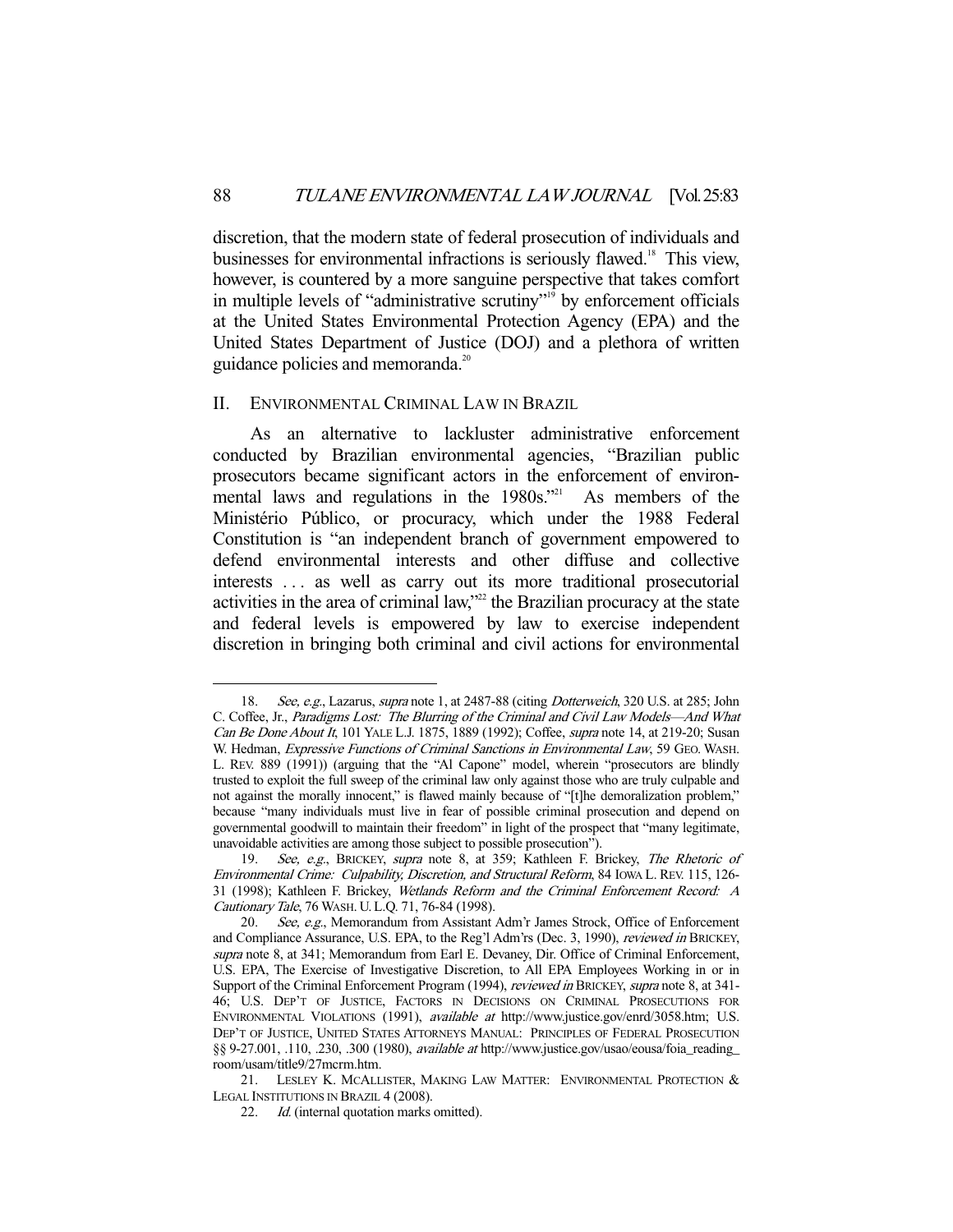infractions.23 "While prosecutors first became involved in environmental enforcement in the state of São Paulo in the 1980s, prosecutorial activity diffused to other states in the 1990s and became the dominant mode of environmental enforcement throughout" Brazil during that decade.<sup>24</sup> The following is an illustration of this trend:

In the Amazonian state of Pará, lawsuits brought by federal and state prosecutors halted the construction of an interstate shipping canal and a major hydroelectric plant, both of which were priority infrastructure projects for the state government. Between 1998 and 2002, federal prosecutors in Pará also filed a series of criminal and civil suits against loggers as well as federal environmental agency officials that exposed corruption and fraud in the harvest and sale of mahogany. The caseload of federal prosecutors in Pará is indicative of the priority placed on environmental prosecution: in 2001, over half of civil cases and about onethird of criminal cases concerned environmental harm.<sup>25</sup>

 Brazil moved in the direction of prosecutorial enforcement of its environmental laws out of frustration, as a developing country, in failing to achieve goals of environmental protection through agency regulation.<sup>26</sup>

-

 According to Federal Law 6,938/81, strict civil liability for environmental damages prevails in Brazil. It is sufficient that the damage exists and that there is a chain of causation between the damage and the polluter or degradation source for the obligation to compensate to exist.

 The tendency is to apply the entire risk theory to strict liability, whereupon the classic exclusions of liability clauses are not applied to environmental civil liability. That is to say, the lawfulness of the practice does not exempt the agent from liability.

 Also, civil liability is joint and several in environmental law. The liability for the recovery of environmental damages is imputed to all those persons who, in any way, have contributed to the occurrence either directly or indirectly. Federal Law 6,938/81 defines a polluter as any private or public individual or legal entity that is directly or indirectly responsible for an activity that causes environmental degradation.

 There is no definition in law for the concept of environmental damage, although the concepts of environmental degradation and pollution are defined . . . .

 Criminal liability is established by Federal Law 9,605/98, which prescribes the crimes and respective sanctions. Mention should be made to the fact that the Federal Government is exclusively responsible for legislating criminal law matters. Penalties may be applied to individuals and to legal entities alike. The criminal liability of legal entities does not exclude the liability of individual offenders, co-offenders or accessories to the fact, covering all those who have contributed, either through acts or by omissions, to the crime, be they officers, administrators, members of the board of directors or technical bodies, auditors, managers, employees or agents.

 For the criminal liability of natural persons the theory of the traditional criminal offence is applied, whereas in a concrete case, it is necessary to ascertain the 'dolus'

<sup>23.</sup> *Id.* at 5.<br>24. *Id.* 

<sup>24.</sup> *Id.*<br>25. *Id.* 

 $25.$ 

<sup>26.</sup> *Id.* at 1-2. According to a recent digest of Brazilian environmental law:

Liability, from an environmental law standpoint, and as established in article 225 of the Federal Constitution, refers to three independent areas: civil, criminal and administrative liability.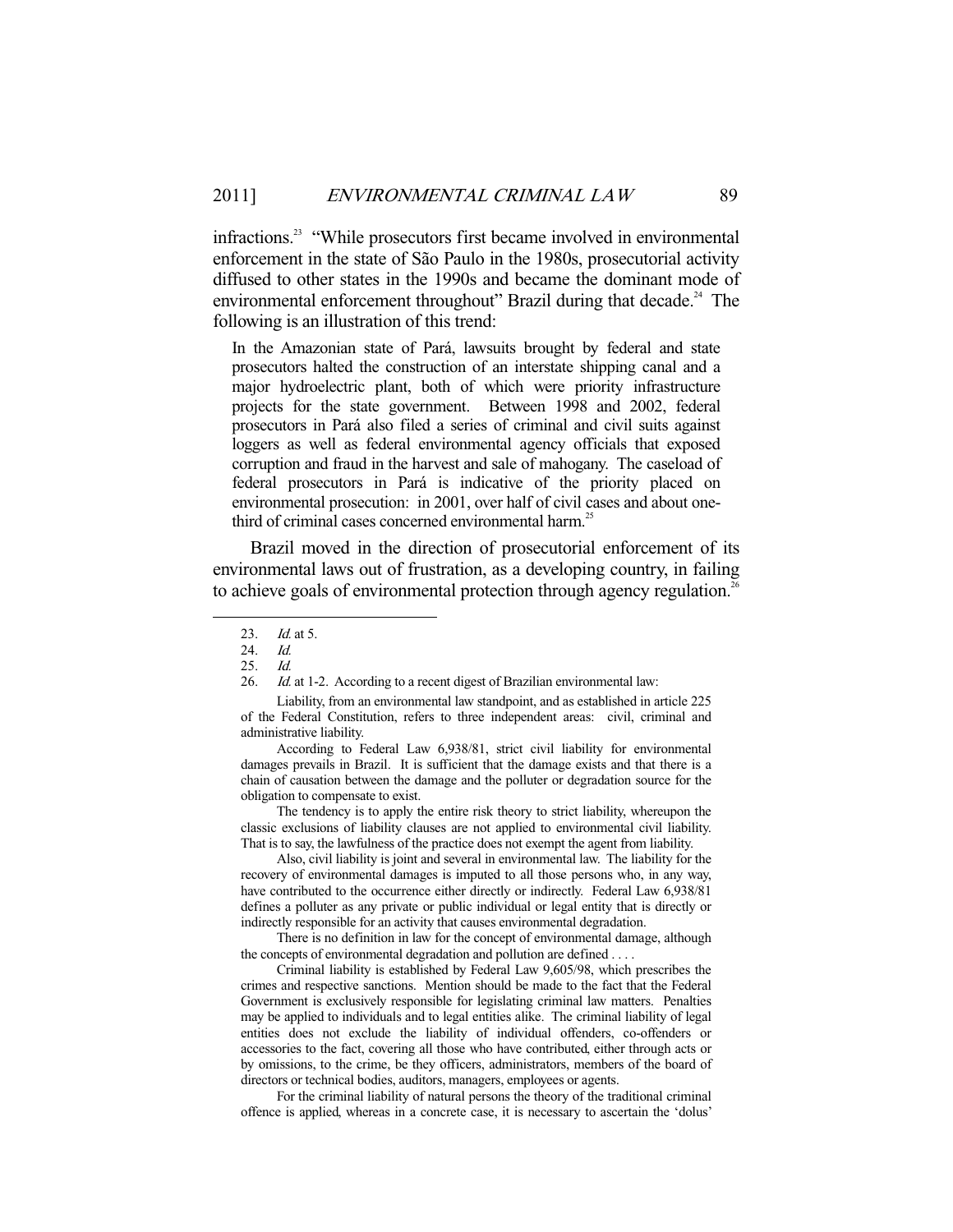One American scholar has praised Brazil's turn toward environmental prosecution by arguing that her book

tells an atypical story about environmental law in a developing country. It tells the story of how the involvement of legal actors in environmental protection in Brazil made environmental law more effective. It finds that the involvement of legal institutions—particularly prosecutors and courts—helped develop a robust, effective environmental regulatory system in Brazil. Legal institutions brought a degree of legal fidelity and sanctioning power that environmental regulatory agencies lacked, and prosecution of environmental cases worked to dispel the longstanding notion of impunity for environmental harm.<sup>27</sup>

 and 'culpa' of the agent. With regard to legal entities, though with significant resistance from various authors, it has been understood that the principles of strict criminal liability apply, to the extent that it would be impossible to ascertain the existence of 'dolus' or 'culpa' in an act or omission committed by a legal entity.

 Administrative liability results from the violation of administrative rules, submitting the wrongdoer to sanctions of an administrative nature, such as admonishment, a simple fine, interdiction of the activity, suspension of benefits and others. Administrative liability is based on the capacity of public legal entities to impose conduct on citizens. Administrative violations and their respective sanctions may be regulated by federal, state or municipal law, in accordance with the exercise of the power of each of these entities . . . .

Eduardo Damião Gonçalves & Taís Cristina Tesser, Brazil, in ENVIRONMENT IN 30 JURISDICTIONS WORLDWIDE 23, 25-26 (Carlos de Miguel Perales ed., 2009), http://www.bkbg.com.br/LinkClick. aspx?fileticket=UZDhjHj53dQ%3D&tabid=121.

27. MCALLISTER, supra note 21, at 2 (emphasis added). For general discussions of various aspects of Brazilian environmental law and enforcement, see Antonio Herman Benjamín, Cláudia Lima Marques & Catherine Tinker, The Water Giant Awakes: An Overview of Water Law in Brazil, 83 TEX. L. REV. 2185, 2189 (2005), which provides a "panoramic view of the legal treatment of waters in Brazil beginning with the earliest laws of the Portuguese colonial days and continuing through modern water legislation and regulation." See Nicholas A. Robinson, Why Environmental Legal Developments in Brazil & China Matter: Comparing Environmental Law in Two of Earth's Largest Nations, in INTERNATIONAL ENVIRONMENTAL LAW COURSEBOOK 313 (2006) (describing Brazil's rich and diverse environment, the relatively recent emergence of Brazilian environmental law under a democratic civil law system, the role of the Ministério Público under recent Brazilian statutory law, and the environmental challenges facing Brazil); Colin Crawford & Guilherme Pignataro, The Insistent (and Unrelenting) Challenges of Protecting Biodiversity in Brazil: Finding "The Law That Sticks", 39 U. MIAMI INTER-AM. L. REV. 1 (2007) (discussing the details of Brazil's amazing biodiversity and potential legal approaches to protecting this ecological heritage); Humberto Dalla Bernardina de Pinho, The Role of the Department of Public Prosecutions in Protecting the Environment Under Brazilian Law: The Case of "Favelas" in the City of Rio de Janeiro, 24 GA. ST. U. L. REV. 735 (2008) (discussing the evolution of Brazilian environmental law, the role of public prosecutions in protecting the right to a healthy environment in the overcrowded slums of Rio, and general principles of Brazilian environmental criminal enforcement); Edesio Fernandes, Law, Politics and Environmental Protection in Brazil, 4 J. ENVTL. L. 41 (1992) (describing general historical background of the law and politics of environmental protection in Brazil); Janelle E. Kellman, The Brazilian Legal Tradition and Environmental Protection: Friend or Foe, 25 HASTINGS INT'L & COMP. L. REV. 145 (2002) (explaining tensions between Brazilian law and effective environmental protection); Cristina Schwansee Romano, Land and Resource Management: Brazilian Government Policies Towards the Amazon Rain Forest: From a Developmental Ideology to an Environmental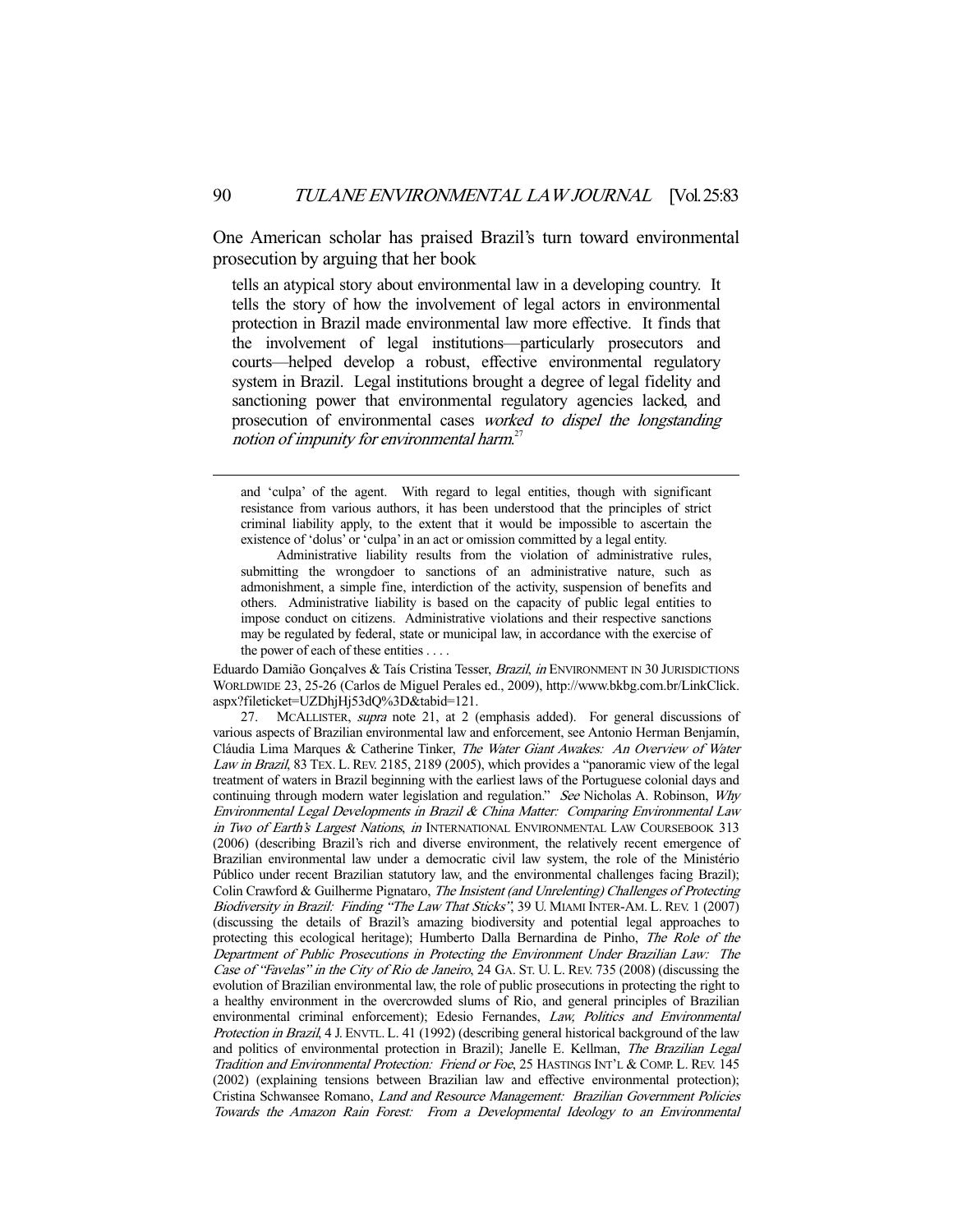-

 But one wonders whether a full bore national strategy that emphasizes environmental criminal enforcement will meet Brazil's interests in the second decade of the twenty-first century as Brazil seeks to accelerate and deepen its global trading and global business connections.28 Could it be that the blunt and unnuanced legal tools of environmental criminalization and environmental prosecution will need to be reformed and refined in the coming years? $2^{29}$ 

Consciousness?, 1998 Y.B. COLO. J. INT'L ENVTL. L. & POL'Y 65, 86 (arguing that during the 1990s Brazil was not adequately enforcing its environmental laws that seek to protect the Amazon and was "oblivious to a range of new and insidious threats from timber and agricultural interests"); Al Zachary Lazarus, Comment and Case Note, A War Worth Fighting: The Ongoing Battle To Save the Brazilian Amazon, 9 L. & BUS. REV. AM. 399, 401-09 (2003) (discussing seven major causes of ongoing twenty-first-century deforestation in the Brazilian Amazon: cattle ranching, pharmaceutical firms seeking the discovery of new drugs, development schemes, domestic energy needs, timber harvesting, mining, and "Brazil's [i]deology of [d]evelopmentalism"); Adriana Lieders, Note, A New Chapter in Brazil's Oil Industry: Opening the Market While Protecting the Environment, 13 GEO. INT'L ENVTL. L. REV. 781 (2001) (discussing an overview of oil exploration and environmental compliance in Brazil and urging greater involvement of multinational corporate investment). For general environmental law issues in Latin America, see Lila Katz de Barrera-Hernandez & Alastair R. Lucas, *Environmental Law in Latin America and* the Caribbean: Overview and Assessment, 12 GEO. INT'L ENVTL. L. REV. 207 (1999) (reviewing numerous Latin American environmental laws from multiple nations including Argentina, Brazil, Chile, Mexico, and Peru); Guillermo Malm Green, Environmental Legislation in Argentina, 20 INT'L L. PRACTICUM 159, 159 (2007) ("Environmental protection started developing as a modern concept in 1993 with the enactment of the Hazardous Waste Law."); John R. Nolon, *Fusing* Economic and Environmental Policy: The Need for Framework Laws in the United States and Argentina, 13 PACE ENVTL. L. REV. 685 (1996) (urging more coherent and efficient environmental laws in Argentina and the United States); Felipe Páez, Environmental Framework Laws in Latin America, 13 PACE ENVTL. L. REV. 625, 625 (1996) (examining "the framework [environmental] laws adopted by Brazil, Chile, Mexico, and Venezuela" in the late twentieth-century); cf. Carolina Pett G. Gonçalves & Alexandre L. Ribeiro do Valle, *Brazilian Laws and Climate Changes*, 39 INT'L L. NEWS, Fall 2010, at 26 (discussing Brazilian laws potentially impacting climate change); Paulo Prada, For Brazil, It's Finally Tomorrow: How the Country of the Future Has at Last Made It—And What Remains To Be Done, WALL ST. J., Mar. 29, 2010, at R1 (detailing a journalistic overview of Brazil's global role and domestic challenges).

<sup>28.</sup> Cf. Martin N. Baily, Matthew J. Slaughter & Laura D'Andrea Tyson, The Global Jobs Competition Heats Up, WALL ST. J., July 1, 2010, at A19 (discussing a new study wherein corporate leaders say the U.S. business environment for multinational companies is losing its edge when compared to countries like China, India, and Brazil, recommending "farsighted policy initiatives" as essential for long-term national economic performance); *Brazil's Foreign-Aid* Programme: Speak Softly and Carry a Blank Cheque, ECONOMIST, July 17, 2010, at 42 (describing how Brazil, in search of "soft-power influence," is turning itself into one of the world's biggest aid donors).

 <sup>29.</sup> See Henri Acselrad, Grassroots Reframing of Environmental Struggles in Brazil, in ENVIRONMENTAL JUSTICE IN LATIN AMERICA: PROBLEMS, PROMISE, AND PRACTICE 75, 93 (David V. Carruthers ed., 2008). As noted by the author:

The struggles for environmental justice that occur in Brazil may be grouped as follows: struggles in defense of rights to culturally specific environments, such as those of traditional communities at the front-line of expanding capitalist and market activities; struggles in defense of rights to equitable environmental protection against market-led socio-territorial segregation and environmental inequality; struggles in defense of rights to equitable access to environmental resources and against the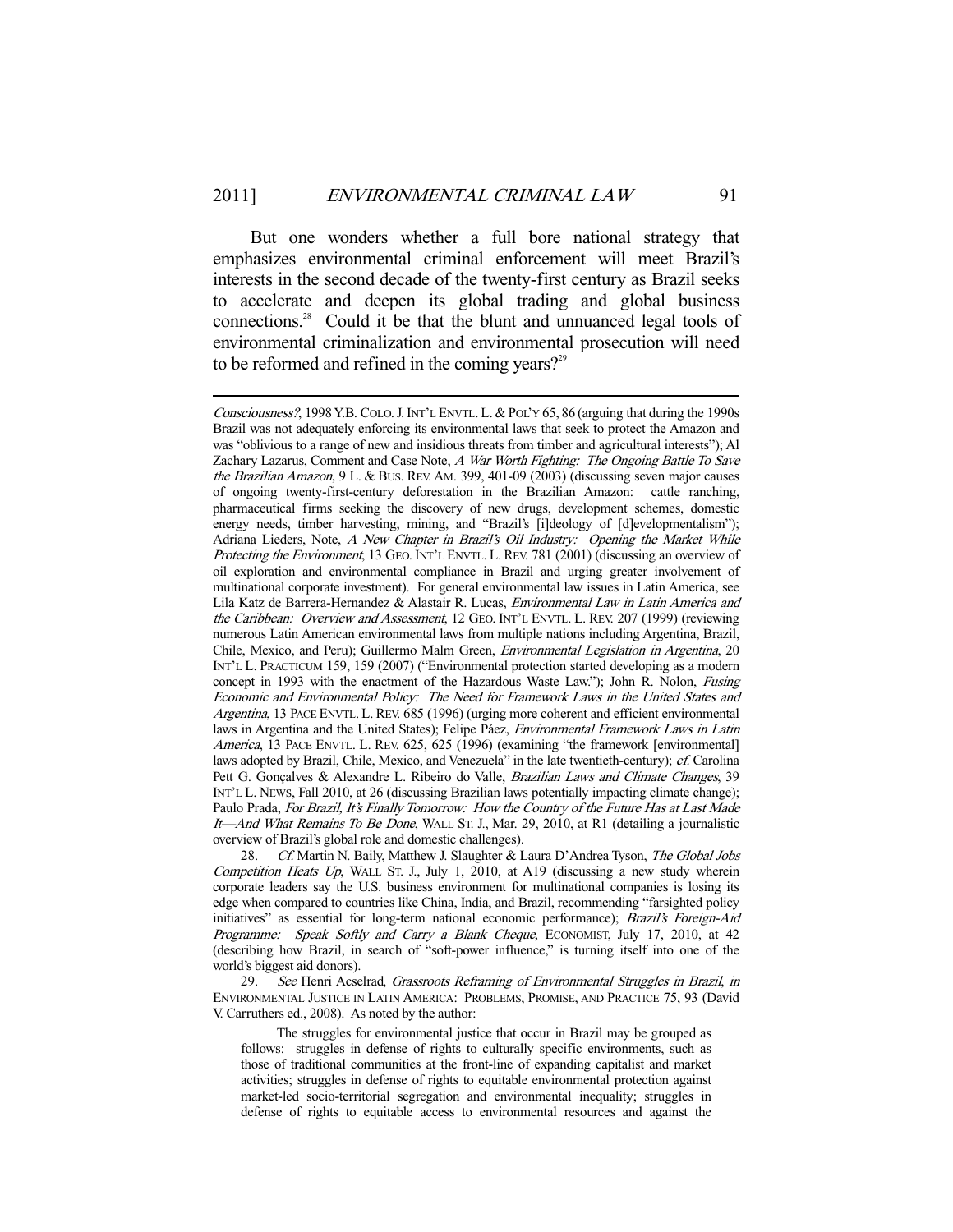# III. THE NORMATIVE FUNCTIONS OF STATE REGULATION OF ENVIRONMENTAL PROTECTION IN THE ERA OF SPREADING **GLOBALIZATION**

 Both the United States and Brazil should be cognizant of maintaining and enhancing the key functions of a state in "fulfill[ing] their citizens' aspirations for inclusion and development"30 in the competitive global milieu of the twenty-first century. While both the United States and Brazil are leading free market countries, they should both carefully consider the potential impacts of criminal environmental law and enforcement on attracting international business investment and economic growth. Of ten critical functions of a modern state,<sup>31</sup> two are

Id.; GLOBAL ISSUES IN ENVIRONMENTAL LAW 193 n.4 (Stephen C.. McCaffrey & Rachael E. Salcido eds., 2009):

The law in the United States has used criminal provisions in environmental law sparingly, although increasingly their utility is being recognized. Another interesting approach to biodiversity conservation in Brazil is the designation of certain environmental crimes carrying severe fines and potential for imprisonment, including provisions for "crimes against animals" and "crimes against plants." (How does the very concept of a "crime against plants" in Brazil differ from the way U.S. laws treat destruction of wildlife?)

 A section of Brazilian law delineates "crimes against environmental authorities" and includes punishment for those issuing false or misleading information to authorities, including withholding information. Further, public officials who issue licenses in violation of environmental laws [in Brazil] face imprisonment for up to three years.

Id.; see also Crawford & Pignataro, supra note 27; John Charles Kunich, Fiddling Around While the Hotspots Burn Out, 14 GEO. INT'L ENVTL. L. REV. 179, 220 (2001) (noting that provisions of Brazilian environmental criminal law "begin to address what has been recognized as a major problem in Brazil where much of the responsibility for enforcement lies with state and local authorities and powerful interests are in opposition" with many public officials in fear for their lives).

 30. ASHRAF GHANI & CLARE LOCKHART, FIXING FAILED STATES: A FRAMEWORK FOR REBUILDING A FRACTURED WORLD 124 (2008).

 31. Id. at 124-63 (discussing ten critical functions of every nation state). These ten functions are (1) rule of law, (2) a monopoly on the legitimate means of violence, (3) administrative control, (4) sound management of public finances, (5) investments in human capital, (6) creation of citizenship rights through social policy, (7) provisions of infrastructure services, (8) formation of a market, (9) management of public assets, and (10) effective public borrowing. Id. While the recent worldwide economic crisis has raised the specter of some deficiencies in advanced nations, like the United States, Japan, and some European countries, in achieving basic economic functions, such as sound management of public finances and effective public borrowing, these issues are beyond the scope of this Article.

concentration of fertile land, water resources and safe ground in the hands of powerful market interests; and also struggles in defense of the rights of future populations. How do the movement's representatives make a logical connection between present struggles and future rights? By proposing to freeze the mechanisms that shift the environmental costs of development onto the poorest sectors of society. What these movements are trying to show is that the overall pressure on the environment will continue so long as environmental evils can be transferred to the poor.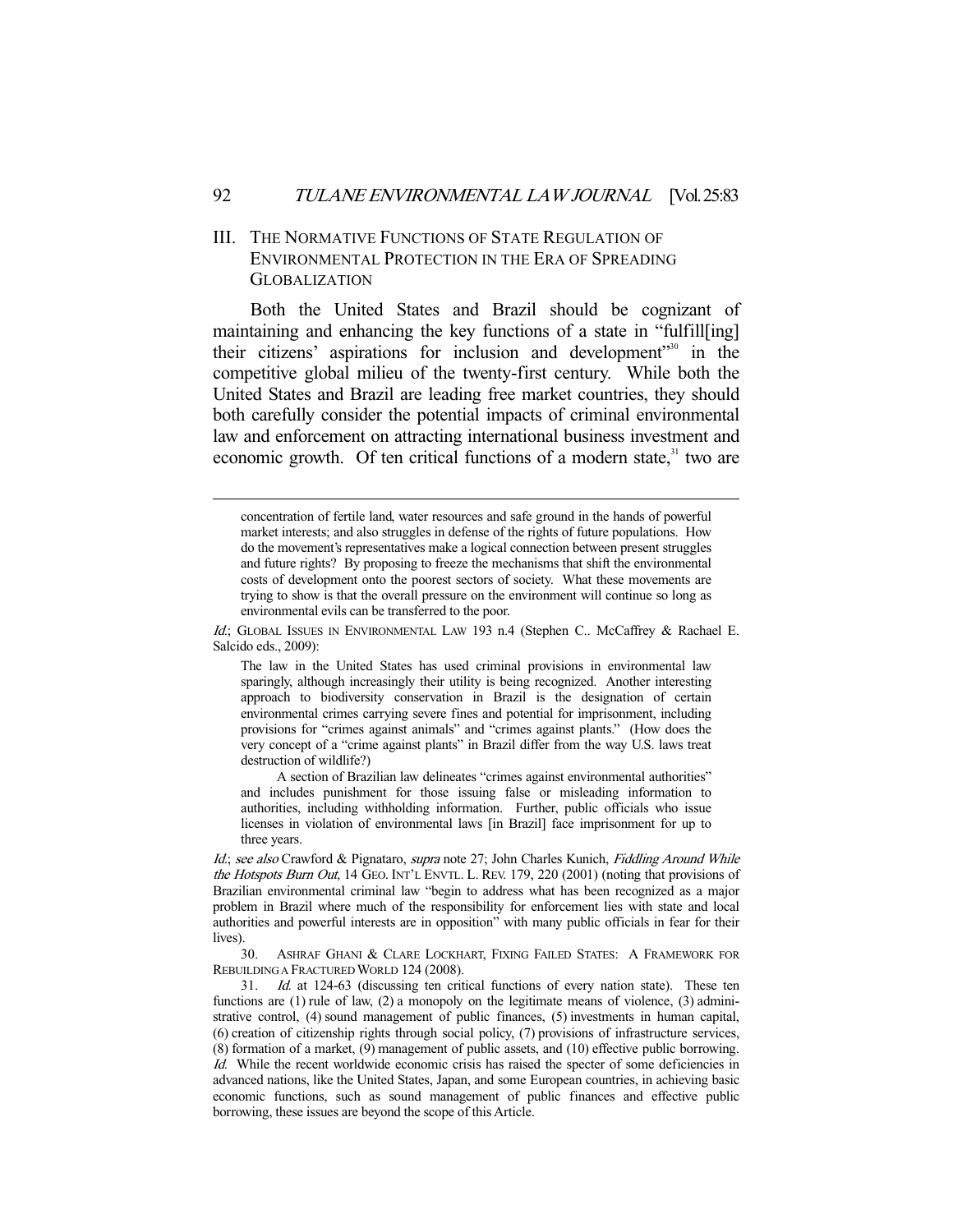pertinent to the matter of criminal environmental law and enforcement: a robust, clear, and fair rule of law, $32$  and a predictable and functional administrative control of key economic sectors of the nation.<sup>33</sup>

 First, "[t]he rule of law is a 'glue' that binds all aspects of the state, the economy, and society."34 In this regard, "[e]ach of the state's functions is defined by a specific set of rules that creates the governance arrangements—decision rights, processes, accountabilities, freedoms, and duties—for that function. Rules provide both resources that enable innovation to occur and constraints that limit behavior."<sup>35</sup> The rule of law in a country requires system coherence. Thus,

[t]he test of coherence . . . is . . . how laws relate to one another as a body of rules and the extent to which alignment of the system is achieved. When new laws are promulgated, they must clearly state which laws are repealed, where contradictions exist, which laws have precedence, and how conflicts can be resolved.<sup>36</sup>

 Without a finely-tuned rule of law system—effectively coordinating legislative, executive, and judicial branches of law—"the legal system can . . . become a quagmire of contradictory rules and processes."37 Both Brazil and the United States need to ponder and address whether their respective existing criminal environmental legal systems meet the following standard:

 When rule of law takes hold, it creates a reinforcing loop of stability, predictability, trust, and empowerment. First, rule of law stabilizes government and holds it accountable. Second, it sets a predictable environment in which other players can make plans over the long term. Third, it creates confidence in the public, which trusts that, when change is necessary, it will take place within a framework of continuity. Finally, it empowers those in civil society and the economy to take initiatives, form associations, create companies, and work within the confines of the state more broadly. It changes the nature of politics from a divisive to a collective endeavor  $\dots$ <sup>3</sup>

38. Id. at 126-27. Indeed, the rule of law in a globalized economy is crucial:

 Globalization of the economy requires a process of co-production of rules involving the state, firms, and citizens to produce rules that are compatible across boundaries. When the life chances of individuals depend on their place within global corporate chains, the practices of these corporations, ranging from wages to environmental issues, become global, not national, concerns.

 <sup>32.</sup> Id. at 125-28.

 <sup>33.</sup> Id. at 131-35.

 <sup>34.</sup> Id. at 125.

 <sup>35.</sup> Id.

 <sup>36.</sup> Id. at 126.

 <sup>37.</sup> Id.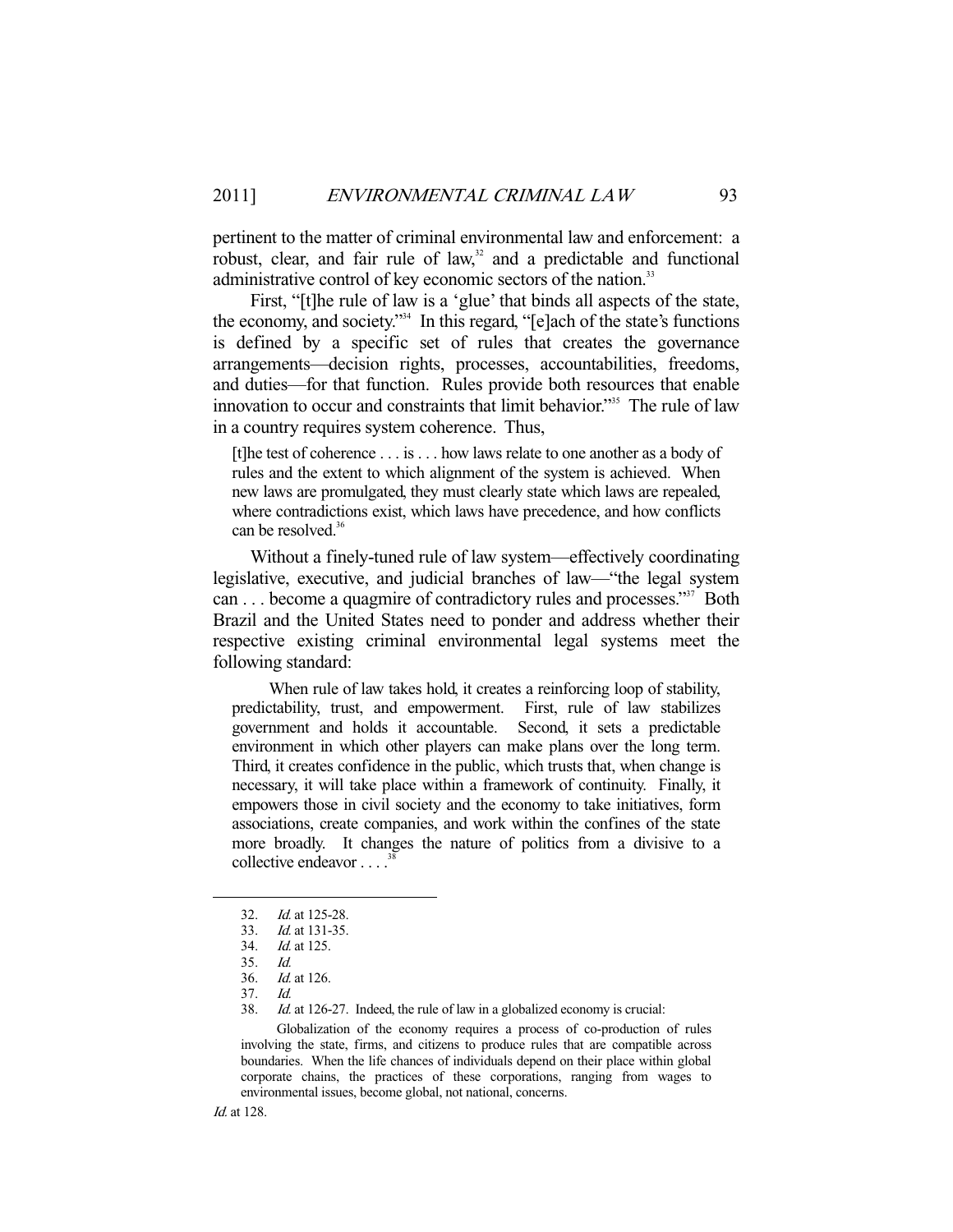Second, and related to the state function of the rule of law, is the function of administrative control. When a nation exhibits "dysfunctional administration,"<sup>39</sup> adverse consequences arise and a "sovereignty gap" emerges.<sup>40</sup> "Unpredictable rules," whether they be "idiosyncratically interpreted" or arbitrarily "applied" may "generate a climate of distrust and contribute to a crisis in state legitimacy."<sup>41</sup> Effective administrative control in the modern globalized economy requires "[c]ollaborative governance."<sup>42</sup> Collaborative governing arrangements "require[] very different skills from previous types of administration, and a fundamental shift by bureaucracy from managing microrules to directing complex networks of knowledge, people, and resources."43 Furthermore, "accountabilities must be configured differently—overseeing networks is quite unlike administering rules."<sup>44</sup> Electronic governance, or "E-governance," in administrative control demands that nations undergo a "revolution in information technology and . . . human capital [with] far-reaching implications for organizing administration in terms of efficiency, transparency, and accountability."<sup>45</sup> Both the United States' and Brazil's administrative control over criminal environmental enforcement at the national level raise important questions of whether the systems are optimally efficient, transparent, and accountable.

 I suggest that both Brazil and the United States could profit in enhancing their respective rule of law and administrative control functions of sovereignty—"build[ing] trust . . . and thereby produc[ing] a 'sovereignty dividend'"46 by undertaking a thorough, top-level review and reform of national environmental criminal law and enforcement in their respective countries. A series of key questions—focused on achieving a coherent national philosophy of criminal environmental law in a globalized setting—as part of a national review and assessment would include the following items:

1. Are criminal sanctions for environmental infractions balanced with less draconian law and policy tools like civil fines, administrative

 <sup>39.</sup> Id. at 133.

 <sup>40.</sup> Id. at 163.

 <sup>41.</sup> Id. at 133.

 <sup>42.</sup> Id. at 134.

 <sup>43.</sup> Id.

 <sup>44.</sup> Id.

 <sup>45.</sup> Id.

 <sup>46.</sup> Id. at 163.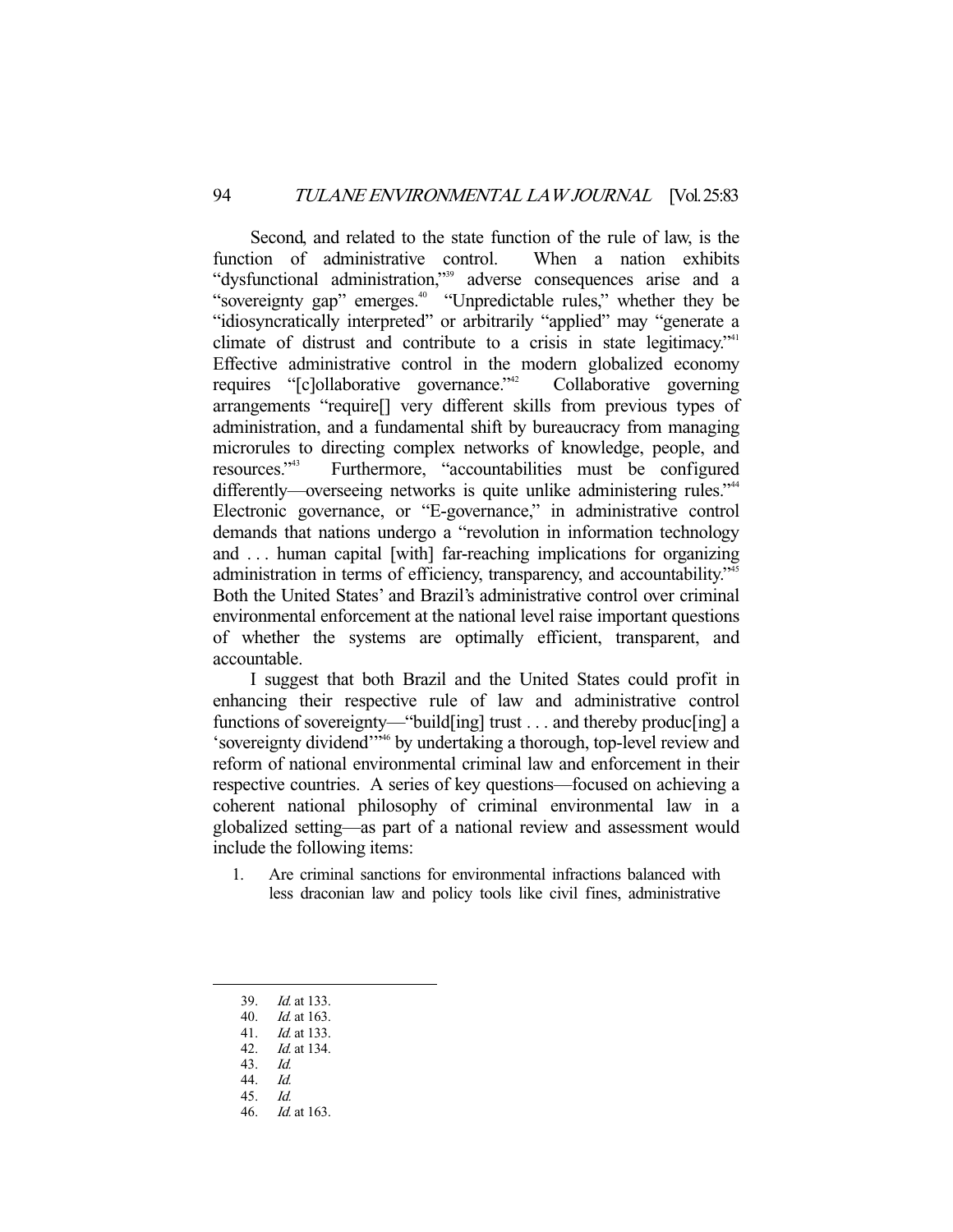penalties, pollution prevention incentives, and technological assistance? $47$ 

- 2. Has criminal environmental law and enforcement become overcriminalized because either substantive crimes or criminal penalties have become excessive?
- 3. In cases where individuals or organizations deserve criminal punishment for infractions of important national environmental or natural resource laws, will punishment "bring about good consequences, such as deterrence of crime or the reform or incapacitation"48 of bad actors "with insufficient concern for the interest of others for which one is obligated to act with concern[, $"$ <sup>49</sup> in a particularized, concrete case?
- 4. What should the measurement of negative desert for environmental crime consist of?<sup>50</sup>
- 5. How does the culpability of an environmental crime compare with culpability of other "white collar" crimes like securities fraud, embezzlement, bribery, extortion, or racketeering?<sup>51</sup>

49. *Id.* at 815.<br>50. *See id.* at 8

-

See id. at 817-19.

 51. Under American environmental criminal law, some judicial opinions have, according to Walter D. James, a former environmental prosecutor and expert in American environmental law, construed environmental statutes as "'public welfare' statutes requiring no *mens rea* or a lesser *mens rea* for each element of the crime, even though a 'knowing' *mens rea* is statutorily required to impose criminal culpability." E-mail from Walter D. James, Attorney-at-Law, to author (June 7, 2010, 10:54 CDT) (on file with author). "Under the environmental laws [in the United States], apparently innocent conduct can and is criminalized." Id. (citing Liparota v. United States, 471 U.S. 419 (1985)).

 Moreover, Bruce Pasfield, the former head of the United States Department of Justice's Environmental Crimes Section, and now in private practice, has raised similar concerns. Pasfield observes:

There are pockets of over criminalization that are personality driven (over zealous [sic] prosecutors or agents) and several [United States] statutes that have too low a threshold for criminal prosecution (the Clean Water Act negligence provision which in some circuits has been interpreted as mere simple negligence. The Clean Air Act with a similar negligence provision that has yet to be interpreted. The Rivers and Harbors Act and the Migratory Bird Treaty Act that have strict liability provisions that can result in criminal penalties). The combination of a too low a threshold and too aggressive an agent or prosecutor can result in over criminalization in specific instances. In general though, the system is working as designed and deterring the most egregious conduct.

<sup>47.</sup> See, e.g., Paying To Save Trees: Last Gasp for the Forest, ECONOMIST, Sept. 26, 2009, at 93 (discussing the Juma Sustainable Development Reserve in the southeastern corner of the Brazilian state of Amazonas where local people are paid by the government, subject to regular inspections, to prevent trees from being cut down).

<sup>48.</sup> Larry Alexander, The Philosophy of Criminal Law, in THE OXFORD HANDBOOK OF JURISPRUDENCE AND PHILOSOPHY OF LAW 815, 816 (Jules Coleman & Scott Shapiro eds., 2002). This question assumes a "weak retributivist" approach, because of the imperative of maintaining an attractive business environment in a globalized world of commerce, instead of a "strong retributivist" approach under which "negative desert by itself provides a justification for punishment, and that punishment of wrongdoers to the extent of their negative desert is permissible in the absence of any predicted good consequences." Id.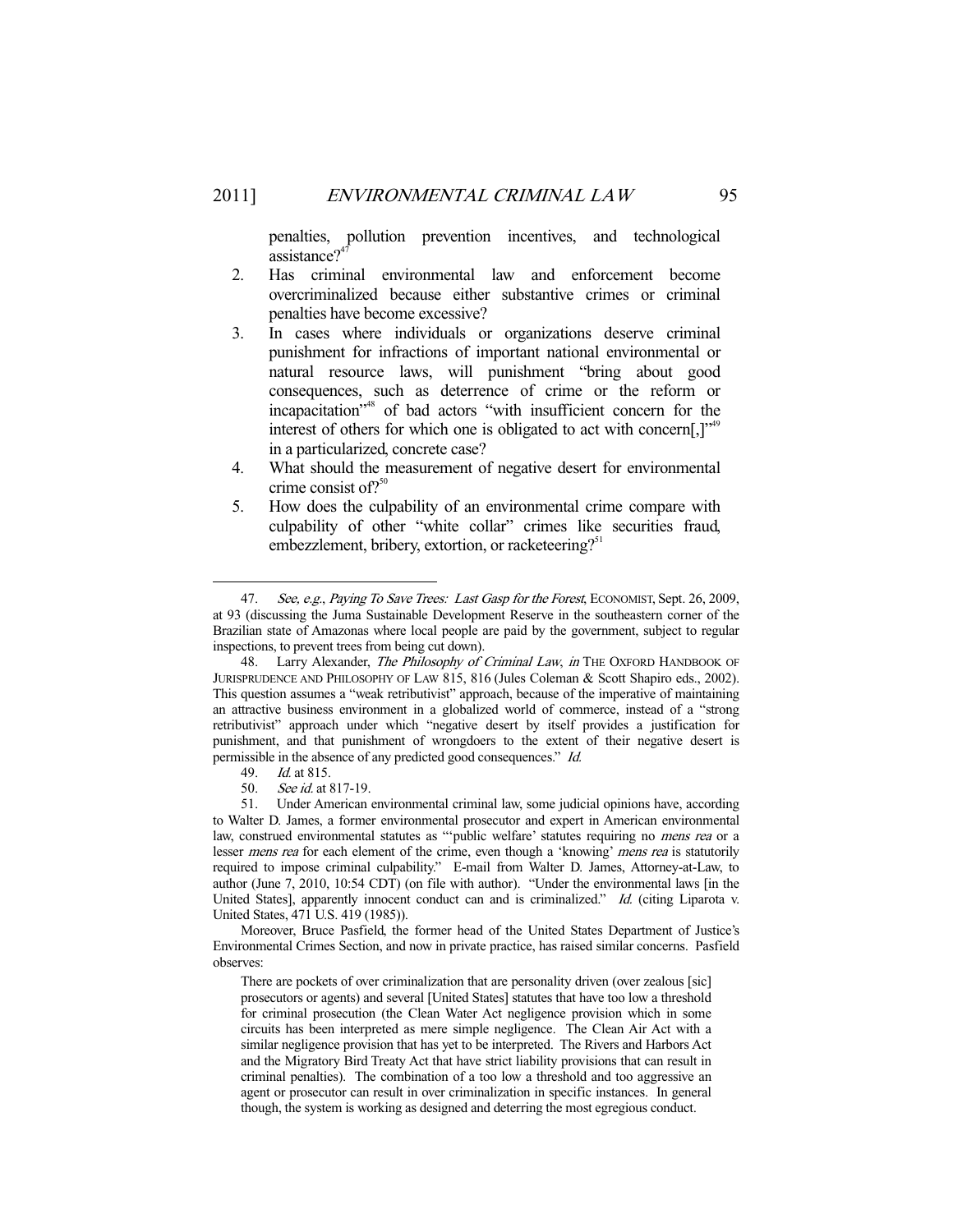- 6. Are unintended, non-reckless violations of environmental norms worth the social costs of punishing a non-culpable defendant?<sup>52</sup>
- 7. Do the substantial social costs of detecting, convicting, and punishing environmental norm violators make sense when compared to the social benefits of imposing negative deserts on these violators?<sup>53</sup>
- 8. How should individuation of environmental crimes be defined?<sup>54</sup> By discrete acts constituting spills, leaks, discharges, or emissions? By the number of hours or days of violations?
- 9. What should be the nature and extent of justification in environmental criminal law? "Is (the absence of) justification just part of the definition of a[n] [environmental] crime, or are justifications [in environmental criminal law] best conceptualized as distinct from the crimes they override?"<sup>55</sup>

E-mail from Bruce Pasfield, Attorney-at-Law, to author (June 8, 2010, 10:44 CDT) (on file with author). Pasfield goes on to opine:

I think there is a great deal of confusion both by the [United States Supreme] Court, [the United States Department of Justice] and the regulatory community over the "knowing" standard in most of the [United States] environmental statutes. Congress did not define this term when they enacted these statutes preferring instead to allow courts to interpret what the term means. Predictably, judges have been all over the map in terms of its application. The most confusing piece of the interpretation is the application of the public welfare doctrine. Courts have mostly invoked this doctrine to claim that the knowing standard in the environmental statutes should somehow be [a] lesser intent standard. In reality, there is no need to rely on the public welfare doctrine to establish that knowing has a lesser standard tha[n] other intent standards. For example, the term "willfully" which is used in many criminal statutes outside the environmental crimes arena, has always been held to have a higher intent standard tha[n] knowingly. The confusion comes in when the prosecutor invokes concepts such as the public welfare doctrine or the responsible corporate officer doctrine to argue that an intent standard less than "knowing" should be applied. I said before that the area of simple negligence is one where an aggressive prosecutor may go too far to criminalize conduct. I'd add the concepts of public welfare doctrine and responsible corporate officers as legal concepts, if not applied correctly, can lead to over-criminalization as well.

Id.

52. Alexander, supra note 48, at 819.

53. Id. at 819-20; see, e.g., Geraldine Szott Moohr, Defining Overcriminalization Through Cost-Benefit Analysis: The Example of Criminal Copyright Laws, 54 AM. U. L. REV. 783, 808 (2005). According to Professor Moohr:

 Widespread criminalization exacerbates almost every critical issue in the jurisprudence of white collar crime. The issues affected include federalism and the federal role in criminal law, prosecutorial discretion and the power of prosecutors to obtain expansive interpretations of existing criminal laws, vagueness concerns and the preference of Congress to enact open-ended criminal laws, and the use of civil standards in evaluating criminal conduct. Yet it is difficult to tell when Congress is relying too much on criminal law to control conduct. Using a uniform definition of the term "overcriminalization" based on cost-benefit analysis would facilitate discussion not only of overcriminalization but also of its consequences.

Id. at 808.

54. Alexander, *supra* note 48, at 841-42.

55. Id. at 842.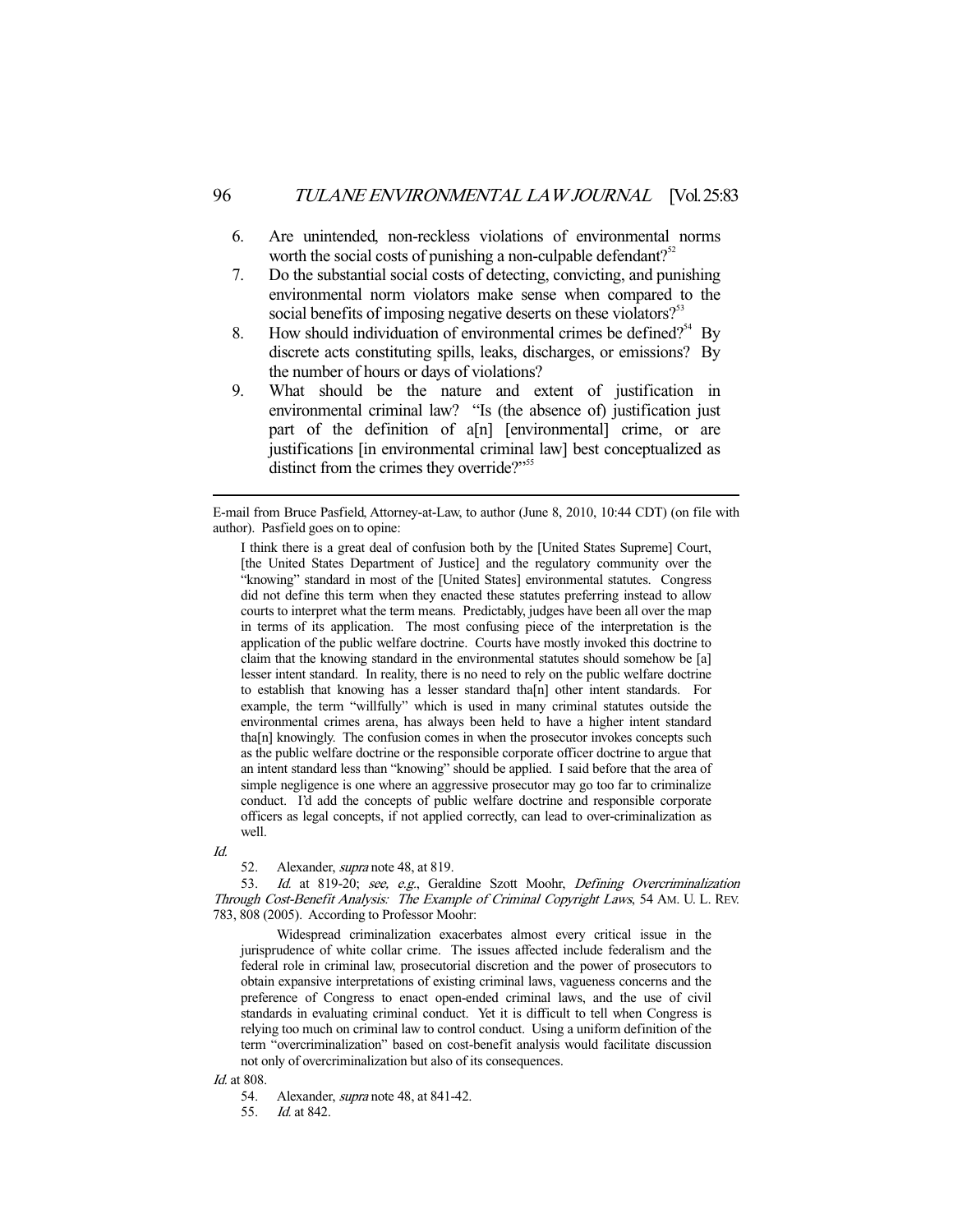- 10. Are most environmental crimes, at their essence, norm violations by individuals or by enterprises or both? $56$
- 11. In determining the appropriate and socially optimal punishments for individuals who are convicted of environmental crimes, what are the factors that should be considered in assessing punishments?
- 12. In determining the appropriate and socially optimal punishments for enterprises that are convicted of environmental crimes, what are the factors that should be considered in assessing punishments?
- 13. What type of punishments are appropriate for environmental crimes that are worthy of negative sanction? Shaming punishments?<br>Monetary penalties? Forfeiture of property? Incarceration? Forfeiture of property? Incarceration? Community service? Supplemental environmental projects that repair or enhance the environment or natural resources damaged by the environmental crime? Supplemental environmental projects that repair or enhance other environments or natural resources not damaged by the environmental crime? Debarment from bidding on government contracts? Corporate governance restructuring or monitoring by government?
- 14. What review and coordinating mechanisms should be instituted in assessing the appropriateness and quality of prosecutorial decisions to charge (or not to charge) environmental crimes? $57$  Should investigative procedures of prosecutors be subject to greater public scrutiny?<sup>58</sup>
- 15. How should national history and culture drive a nation's system of environmental criminal law and the enforcement of these laws?<sup>59</sup>

 <sup>56.</sup> See ENVIRONMENTAL CRIME: A READER 1-265, 278-93, 392-98, 608-37 (Rob White ed., 2009) (compiling a fascinating assortment of essays on conceptualizing environmental crimes, corporate environmental crime and social inequality, environmental victimology, environmental crime in a global context, environmental genocide, and corporate self-policing and the environment among other topics); cf. Andy Pasztor & Daniel Michaels, Prosecutions Vex Aviation Industry, WALL ST. J., Mar. 21, 2011, at B2 ("International air-safety experts are revving up a campaign against criminal treatment of airline accidents after a French magistrate . . . threatened to prosecute Airbus and Air France over a fatal 2009 crash. The magistrate's move put both companies, and potentially some of their senior executives, under formal criminal investigation for involuntary manslaughter in the crash of an Airbus A330 operated by Air France as it flew through a violent storm en route to Paris from Rio de Janeiro, killing all 228 people aboard.").

<sup>57.</sup> See, e.g., Michael G. Faure & Hao Zhang, Environmental Criminal Law in China: A Critical Analysis, 41 ENVTL. L. REP. 10,024 (2011) (explaining environmental criminal law in China as the result of a hodgepodge of norms found in multiple legal sources that are not precise or clear, which creates gaps and weaknesses and requiring a real need for reform).

 <sup>58.</sup> Cf. Editorial, Obama's Political Oil Fund, WALL ST. J., June 15, 2010, at A16 ("The BP oil spill is already a calamity for the Gulf Coast ecosystem and economy, but now that Washington is looking to deflect all political blame it could also became [sic] a disaster for the rule of law" because of the Attorney General's public announcement of a "criminal probe.").

<sup>59.</sup> See, for example, Stephan C. Thaman, Russia, in THE HANDBOOK OF COMPARATIVE CRIMINAL LAW 414, 446 (Kevin Jon Heller & Markus D. Dubber eds., 2011), describing seventeen Russian "ecological" crimes involving three main categories: